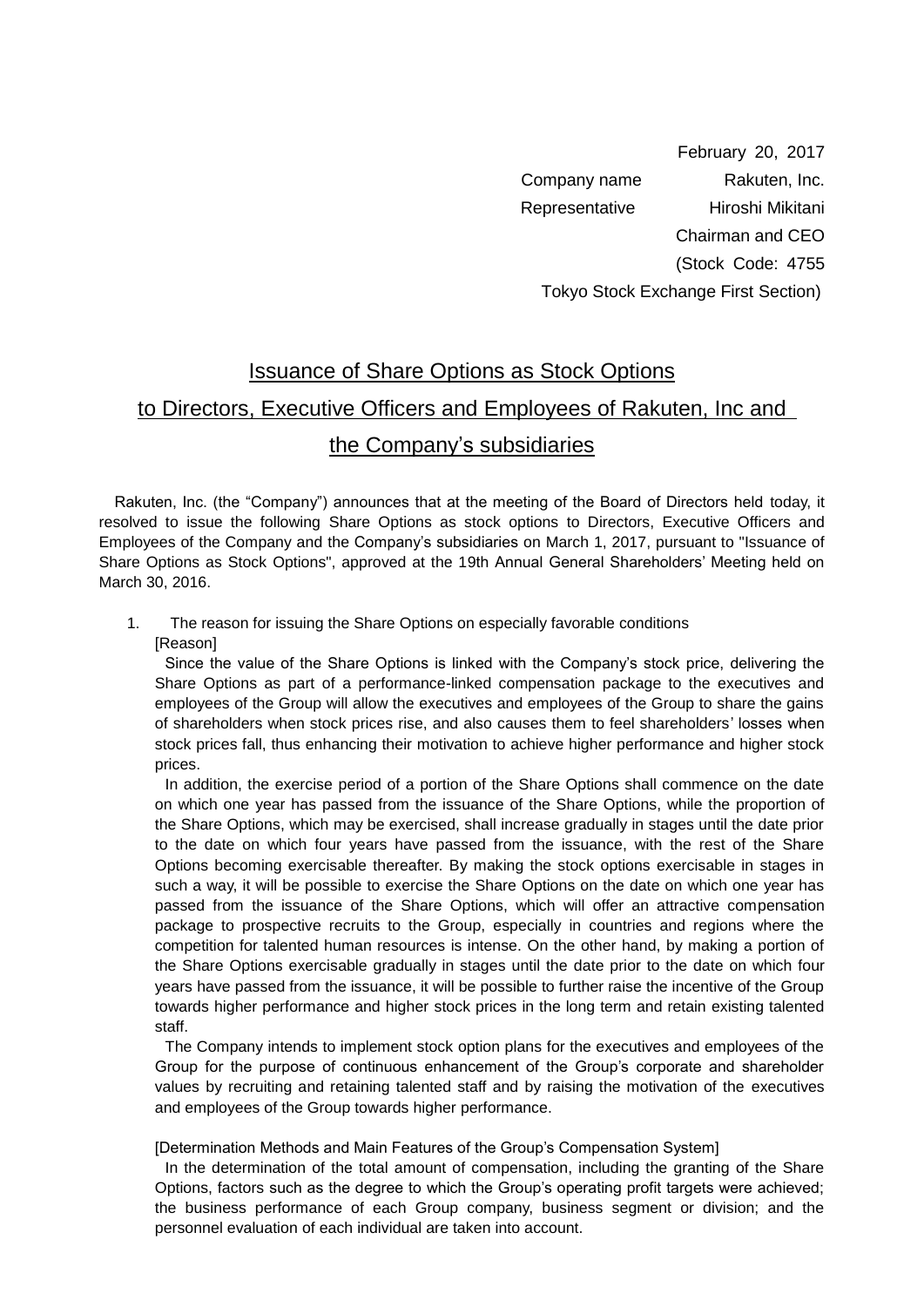In addition, the Group has designed its compensation system so that, as a general rule, the higher the rank of and the larger the role played by an individual, the larger the bonus linked to the performance of each Group company, business segment or division, and to the performance of the individual, and the larger the proportion of the stock options linked to stock prices. Nevertheless, a major feature of the Group's compensation system is that it delivers Share Options to a wide range of personnel starting with second-year employees with relatively small ranks and roles up to the Directors. This reflects the Group's belief that by making the majority of its executives and employees potential shareholders, it will further raise the awareness of each executive and employee towards enhancing corporate and shareholder values, as well reinforce the sense of unity among the Group members, which is thought to be an indispensable element in expanding and fostering the "Rakuten Eco-System" both in Japan and abroad..

- 2. Outline of the issuance of the Share Options
- (1) Total number of units and persons to whom Share Options will be allotted

| Directors of the Company:                             | 3 in total   | 1.896 units in total |
|-------------------------------------------------------|--------------|----------------------|
| Executive Officers and Employees of the Company:      | 51 in total  | 7.901 units in total |
| Directors of the subsidiaries:                        | 2 in total   | 217 units in total   |
| Executive Officers and Employees of the subsidiaries: | 188 in total | 6.766 units in total |

(2) Class and number of shares to be issued upon exercise of Share Options

Common stock of the Company: 1,678,000 shares

However, if the Company splits its common stock (including allotment of its common stock without compensation; hereinafter the same shall apply) or consolidates its common stock, the number of shares to be issued upon exercise of each unit of such Share Options shall be adjusted according to the following formula; provided that such adjustment shall be made only to those remain unexercised or uncanceled at the time of such adjustment and; provided, further, that if any fraction less than one share arises as a result of such adjustment, such fraction shall be discarded.

Number of shares Number of shares after adjustment  $\sigma =$  before adjustment  $\times$ Ratio of split or consolidation

In addition, if the Company carries out a merger, a company split, share exchange, share transfer, etc. that makes it necessary to adjust the number of shares, the number of shares shall be adjusted within a reasonable range, taking into account the conditions of the merger, company split, share exchange, share transfer, etc.

(3) Total number of Share Options: 16,780 units

One hundred shares shall be issued for each Share Options; provided, however, that in the event of any adjustment in the number of shares stipulated in (2) above, the number of shares to be issued for the Share Options shall be adjusted likewise.

- (4) Cash payment for Share Options No cash payment is required for Share Options.
- (5) Value of the assets to be contributed upon exercise of Share Options The Price for one Share Option shall be one yen.
- (6) Exercise period of Share Options

The exercise period shall be from the date on which one year has passed from the issuance of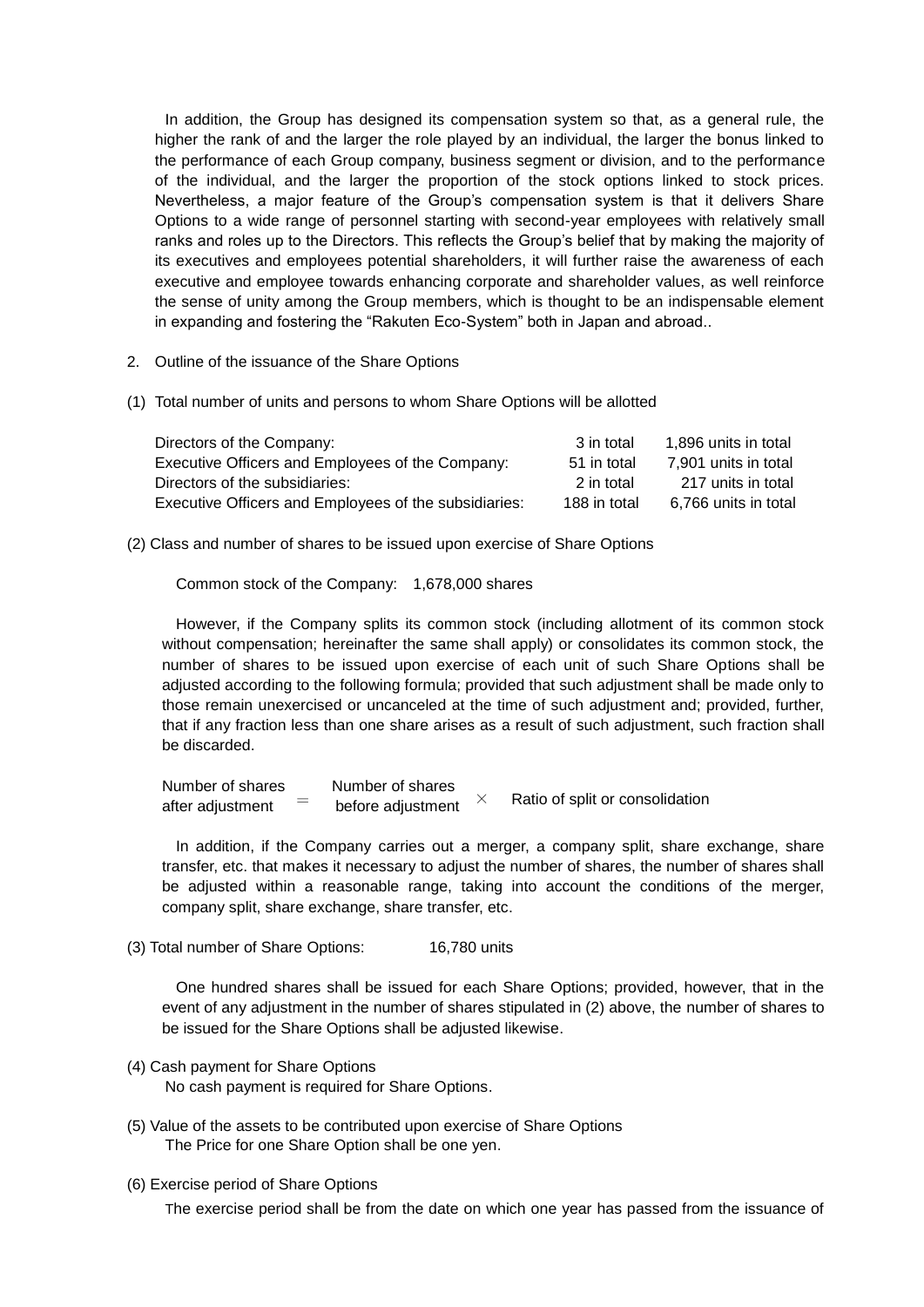the Share Options (hereinafter "date of issuance") to the date on which ten years have passed from the date of issuance. If the final day of the exercise period falls on a holiday of the Company, the final day shall be the working day immediately preceding the final day.

- (7) Conditions etc. for exercise of Share Options
	- (i) Those who received the allotment of the issue of Share Options (hereinafter "Holders of Share Options") shall remain Directors, Executive Officers, Company Auditors or employees of the Company, or its subsidiaries or affiliates at the time of exercising such rights; provided, however, that exceptional treatment may be allowed in this regard by the Board of Directors in consideration of circumstances.
	- (ii) Share Options shall not be inherited; provided, however, that exceptional treatment may be allowed in this regard by the Board of Directors in consideration of circumstances.
	- (iii) Share Options shall not be offered for pledge or disposed of in any other way.
	- (iv) Share Options may be exercised by the Holder of Share Options, in whole or in part, according to the following categories.
		- i) The entire allotment of Share Options shall not be exercised prior to the date on which one year has passed from the date of issuance.
		- ii) 15% of the allotment of Share Options may be exercised from the date on which one year has passed from the date of issuance to the date prior to the date on which two years have passed from the date of issuance (if a fraction less than one unit arises in the number of exercisable Share Options, such fraction shall be discarded).
		- iii) 35% of the allotment of Share Options (if a portion of the allotment of Share Options had been exercised prior to the date on which two years have passed from the date of issuance, the total amount exercisable including the previously exercised portion shall be 35%) may be exercised from the date on which two years have passed from the date of issuance to the date prior to the date on which three years have passed from the date of issuance (if a fraction less than one unit arises in the number of exercisable Share Options, such fraction shall be discarded).
		- iv) 65% of the allotment of Share Options (if a portion of the allotment of Share Options had been exercised prior to the date on which three years have passed from the date of issuance, the total amount exercisable including the previously exercised portion shall be 65%) may be exercised from the date on which three years have passed from the date of issuance to the date prior to the date on which four years have passed from the date of issuance (if a fraction less than one unit arises in the number of exercisable Share Options, such fraction shall be discarded).
		- v) The entire allotment of Share Options may be exercised from the date on which four years have passed from the date of issuance to the date on which ten years have passed from the date of issuance.
		- vi) The Holders of Share Options have duties to pay all taxes (including but not limited to income tax, social security contributions, pensions, and employment insurance premium) specified by laws and regulations in relation to stock options and shares. In the case where the Company and its subsidiaries and affiliates is obliged to levy income tax, etc., the relevant company obliged to levy income tax, etc. shall be able to levy tax from such Holders of Share Options by the methods listed below.
			- i) Receipt by cash
			- ii) Appropriation of shares owned by the Holders of Share Options
			- iii) Deduction from salaries, bonuses, etc. of the Holders of Share Options
			- iv) Other methods specified by the Company
- (8) Matters concerning increase in capital stock and capital reserve by issuing of shares upon exercise of Share Options
	- (i) Amount of increase in capital stock by issuing shares upon exercise of Share Options shall be half of the upper limit of capital increase as calculated pursuant to the provisions of Article 17, Paragraph 1 of the Ordinance on Accounting of Companies, where any resultant fraction less than one yen shall be rounded up.
	- (ii) Amount of increase in capital reserve by issuing shares upon exercise of Share Options shall be the upper limit of capital stock increase as described in (i) above less the amount of increase in capital stock set out therein.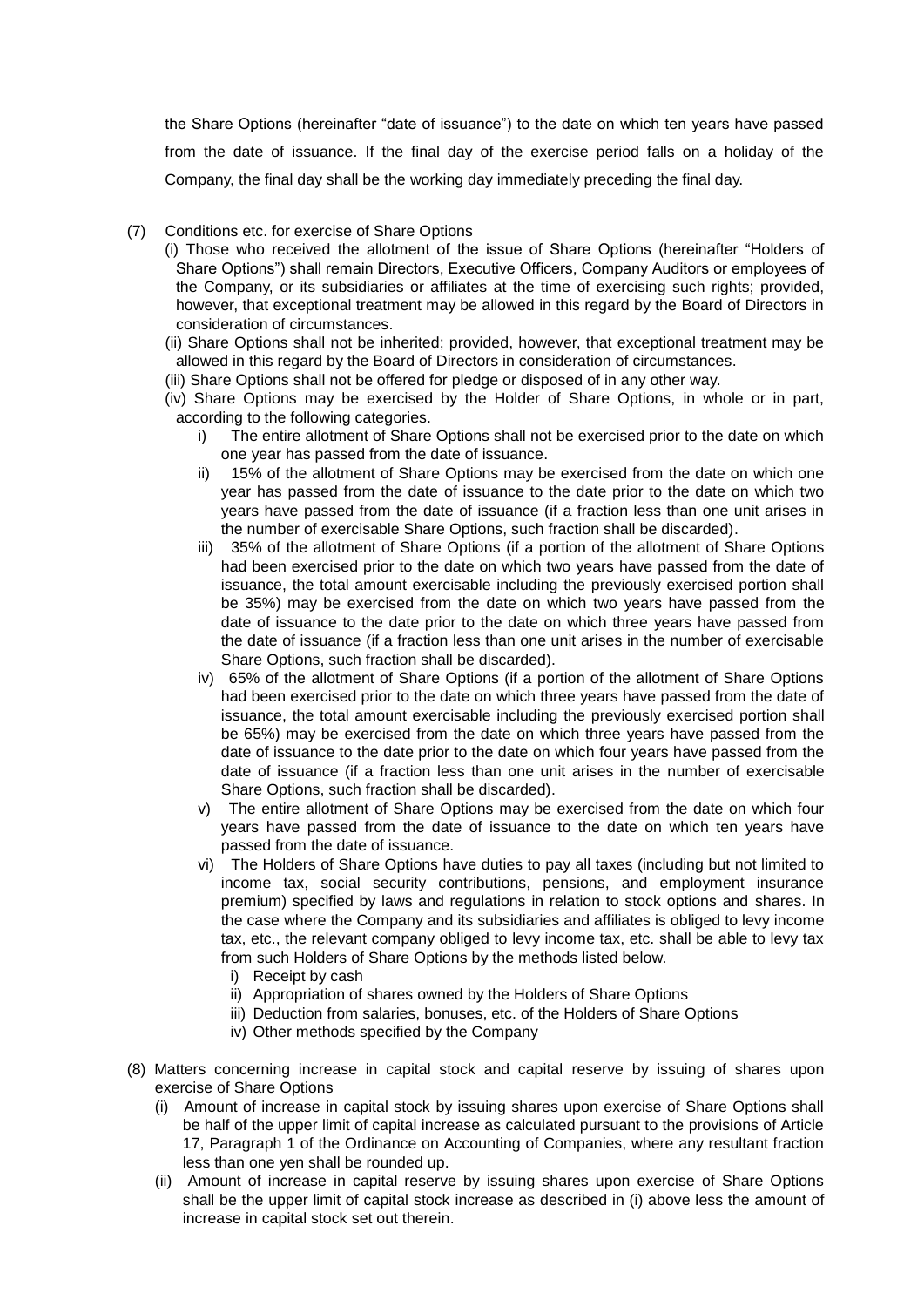- (9) Reasons and conditions for the acquisition of Share Options
	- (i) In case that the proposal of any merger agreement under which the Company is dissolved, or any absorption-type company split (kyushu-bunkatsu) agreement or incorporation-type company split (shinsetsu-bunkatsu) plan in which the Company will be a splitting company, or any share exchange agreement or share transfer plan in which the Company will be a wholly owned subsidiary of another company is approved at a General Shareholders' Meeting of the Company, the Company may acquire Share Options at the date specifically determined by the Board of Directors of the Company without any compensation therefor.
	- (ii) In case that Holders of Share Options ceases to accommodate the conditions of (7) (i) above before exercising Share Options, the Company may acquire such Share Options at the date specifically determined by the Board of Directors of the Company without any compensation therefor.
- (10) Restriction on the acquisition of Share Options by transfer Any acquisition of Share Options by transfer shall require an approval of the Board of Directors of the Company by its resolution.
- (11) Treatment of Share Options in case of organizational restructuring of the Company
	- In the event the Company merges (limited to cases where the Company becomes a dissolving company), performs an absorption-type company split or an incorporation-type company split, or conducts a share exchange or a share transfer (hereinafter collectively "Organizational Restructuring"), Share Options of a corporation described in Article 236, Paragraph 1, Items 8.1 through 8.5 of the Companies Act (hereinafter "Restructured Company") shall be delivered under the following conditions to Holders of Share Options remaining unexercised (hereinafter "Remaining Share Options") at the time when Organizational Restructuring takes effect. In this case, the Remaining Share Options will lapse and the Restructured Company will issue new Share Options. However, the foregoing shall apply only to cases in which the delivery of Share Options of the Restructured Company according to the following conditions is stipulated in the merger agreement, the absorption-type company split agreement, the incorporation-type company split plan, the share exchange agreement or the share transfer plan.
	- (i) Number of Share Options of the Restructured Company to be delivered

The Restructured Company shall deliver Share Options, the number of which shall equal the number of Share Options held by the holder of the Remaining Share Options.

- (ii) Class of shares of the Restructured Company to be issued upon the exercise of Share Options Shares of common stock of the Restructured Company
- (iii) Number of shares of the Restructured Company to be issued upon the exercise of Share **Options**

To be decided according to (2) and (3) above after taking into consideration the conditions, etc. of the Organizational Restructuring.

(iv) Value of the assets to be contributed upon the exercise of Share Options

The value of the assets to be contributed upon the exercise of each Share Options shall be decided according to (5) above after taking into consideration the conditions, etc. of the Organizational Restructuring.

- (v) Exercise period of Share Options Starting from the later of either the first date of the exercise period of Share Options as stipulated in (6) above, or the date on which the Organizational Restructuring becomes effective and ending on the expiration date for the exercise of Share Options as stipulated in (6) above.
- (vi) Matters concerning increase in capital stock and capital reserve to be increased by issuing of shares by the Restructured Company upon the exercise of Share Options To be determined in accordance with (8) above.
- (vii) Restriction on acquisition of Share Options by transfer

Acquisition of Share Options by transfer shall be subject to the approval of the Board of Directors of the Restructured Company (or by the majority decision of Directors if such company is not a company with Board of Directors).